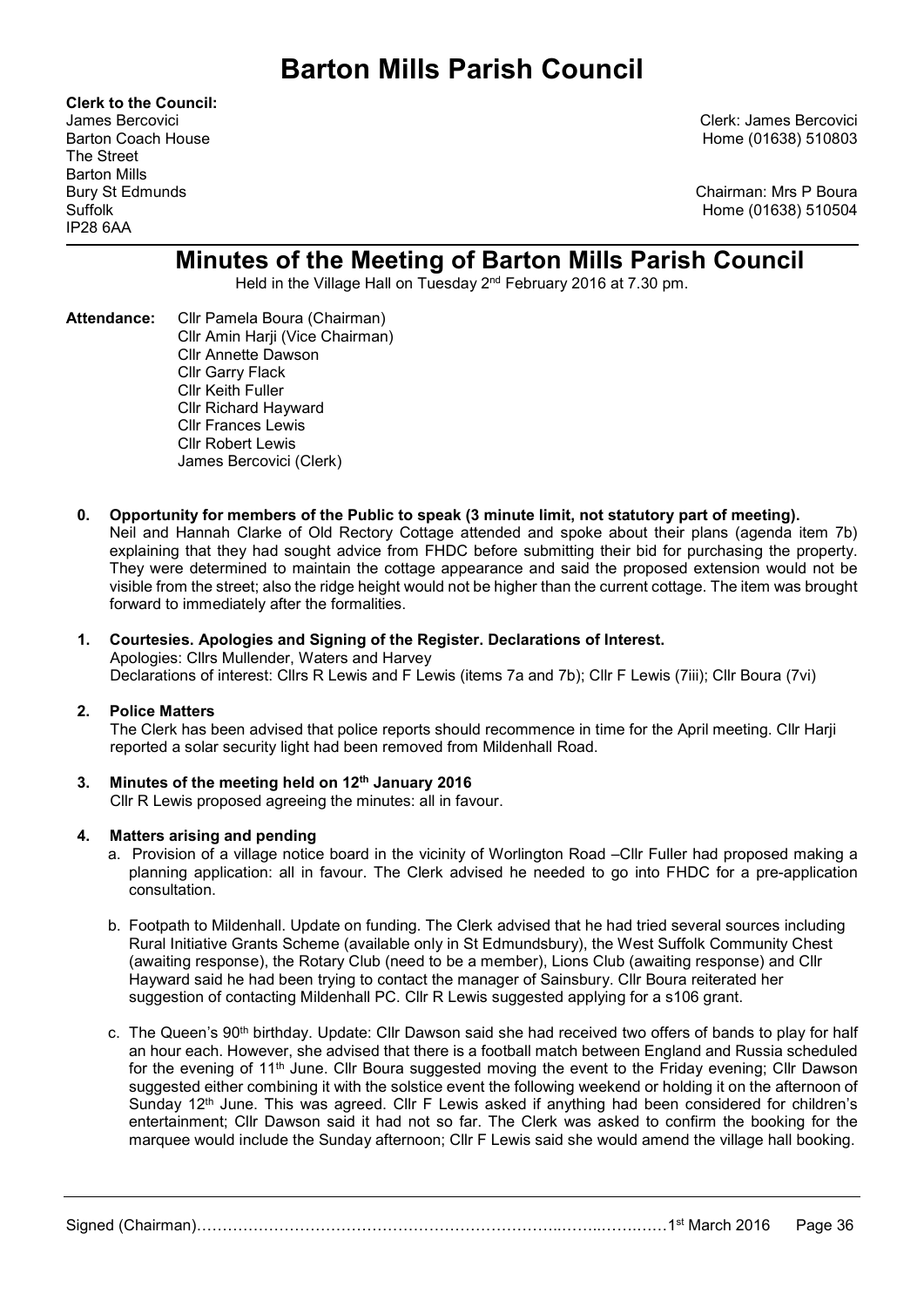- d. Defibrillator. Update: the Clerk contacted Gazeley Parish Council about their experience of fundraising for this and about other practicalities. The only maintenance required is a weekly check to see that the green light is on indicating that all is well and the replacement of the batteries as they wear out, which is rare. They recommend applying for locality grants (both district and council) as well as local fundraising. Cllr R Lewis said he would discuss fundraising at the Bell after the meeting. Cllr Boura said she would put something in the Barton Miller but thinks it should be possible to raise the funding, especially since Cllr Waters had said he would contribute. It was agreed to allocate £500 to launch the fund. Cllr R Lewis thought someone at the Parish Forum had advised that they had heard through SALC that it might be possible to obtain one free.
- e. 30mph flashing sign. Cllr Hayward has been in contact with regard to the Worlington scheme. The Clerk is looking into a new scheme for Barton Mills. Cllr Hayward said he had spoken with the contact at Worlington but the organiser was handing over to someone else so everything is on hold. The preference of the meeting was to pursue the S.I.D. option as previously discussed.
- f. Football coaching. Cllr Fuller has received confirmation of £810 funding from Cllr Harvey and has made arrangements with Sporting87 for two sessions during the half-term holiday (there will be four more during the Easter holiday). The Clerk has advertised this and requested the Clerks of Worlington and Freckenham do the same. Cllr Fuller said the funding is in place and coaches have been arranged but he was unsure how to advertise this. Councillors volunteered several ways to promote the event.
- g. The Cream Tea organised by the Coffee Caravan has now been booked for Tuesday 17 May from 2-4 pm. With preparation and clearing away time, it will be necessary to pay for 3 1/2 hours of Village Hall hire (the hall has been booked). The Coffee Caravan are already liaising with AgeUK and similar organisations and have all arrangements, including publicity, in hand.
- h. Creation of a "Bee World" on the edge of the playing field. Following agreement at the January meeting, Cllr Boura has made an application to FOE to be part of the scheme. Dave Green is offering to clear 50 m2 free of charge provided he can leave the material scraped off on the edge of the field. Cllr Boura suggested the area should be 50m by 1m but Cllr Hayward thought 25m by 2m would be easier to maintain; others agreed. He asked what would happen to the material scraped off, suggesting it could be banked up. This was rejected. Cllr Boura said Dave Green would be advising when the ramps would be removed and said he had advised that £400 was the maximum estimate for this work.
- i. Spring Clean. Publicity is in hand but a volunteer is needed to organise this. When no-one volunteered to organise this event, Cllr Boura said she would take it on. Cllr Boura asked the Clerk to apply to FHDC for materials.
- j. Insurance. Having received a quote of £1,884.16, around three times the previous year's premium (twice, once the BMX jumps are removed), the Clerk has received a quote for identical cover from Came & Co for £995.54, reduced to £945.76 for a three-year undertaking. The Clerk has gone back to the current insurers but has received no comment from them. Cllr F Lewis advised that field users were previously required to sign a form to confirm their own liability insurance. Cllr R Lewis proposed accepting the three year option with immediate effect: all in favour. Chq. 1385.
- k. Fiveways Farm. At the January meeting, Cllr R Lewis asked if there is any update as there appears to be more vehicles, horses and signs. He said there has been no visible progress. Cllr Harvey said he would follow this up. The Estates Office have advised that the Forestry Commission has been granted a Possession Order in respect of the land it owns at Fiveways. It is currently in discussion with the other affected landowners on the best ways to secure possession within a reasonable timescale. Cllr R Lewis asked when the order had been granted and who the other landowners are: the Clerk said he would find out.
- l. Car Boot Sales. The football club has confirmed it will be taking up all three of the fundraising opportunities it has been offered.
- m. Clerk. The position has been advertised for 6 hours per week (average) and the closing date for applications is 15<sup>th</sup> February. There has already been interest in the position from existing clerks in surrounding parishes. Cllr Boura said the appointment process needs to be delegated and it was agreed that she, Cllr Harji and the Clerk oversee this.
- n. Housing needs. It has been suggested that Barton Mills could embark on a new project of affordable housing. The Clerk has contacted Forest Heath DC for advice and is awaiting the relevant officer's contact. Cllr F Lewis asked if the Parish Council thinks this a good idea and reminded councillors that the process takes several years. Cllr Dawson thought it a good idea but said she thought there is less funding

| Signed (Chairman) | March 2016<br>$\overline{1}$ and $\overline{1}$ and $\overline{1}$ | Page 37 |
|-------------------|--------------------------------------------------------------------|---------|
|-------------------|--------------------------------------------------------------------|---------|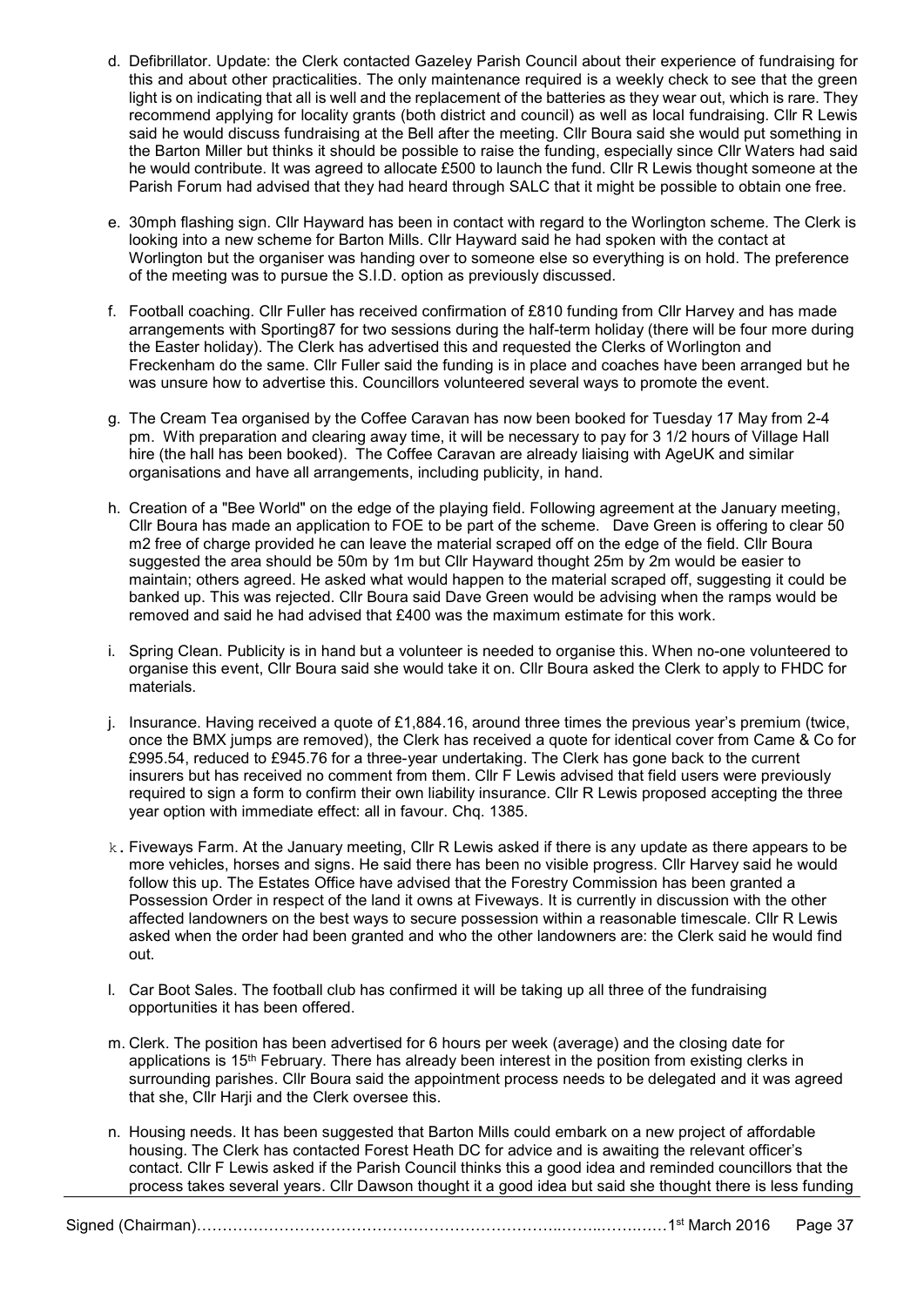available for social housing because rents have decreased (so there is less for new developments). The work on the hedge at the Hastoe site has been carried out.

- o. Street lighting problem lights. Cllr Boura advised there is one light in Bell Lane in need of repair and one other that cannot be repaired (she thought Pearce & Kemp should take responsibility for this). She said there is one light opposite the end of Church Lane that has been out since September. She asked if the Grange Lane light needed reinstating; Cllr Flack said there is no light by the footpath. Cllr Hayward said the light at the Station Road junction had been knocked over; the Clerk said he would contact the police about this.
- p. Land adjacent to 58 Church Lane: A resident has raised concerns about this "amenity area". Cllr Boura reported that the present occupants seemed to have adopted the land for their own use although the land belongs to FHDC. The Clerk was asked to report this.

#### 5. Reports from the District and County Councillors Not present

## 6. Finance - Standard Payments for approval (inc. VAT)

- a. £309.60 Clerk's net salary (January 2016) chq. 1382
- b. £77.40 HMRC (PAYE January 2016) chq.
- c. £22.44 Clerk's expenses (January 2016) chq. 1382

Cllr Harji proposed agreeing the standard payments: all in favour.

## Special Payments for approval (inc. VAT)

d. £15 St Mary's Church (use of church room, January meeting) – chq. 1383

e. £3210.70 Suffolk CC (street light maintenance and energy, year to 31/03/2016) – chq. 1384

Cllr Harji proposed agreeing the standard payments: all in favour except Cllr F Lewis (abstained re. 6e).

#### Other - Donations

- i. Rainbow Playgroup: Cllr Hayward proposed £120: all in favour chq. 1386
- ii. Citizens Advice Bureau: Cllr Hayward proposed £130: all in favour chq. 1387
- iii. Barton Miller: Cllr Flack proposed £100 goods in kind: all in favour
- iv. Suffolk Accident and Rescue: it was agreed to defer this until the next meeting to find out more about the organisation.
- v. East Anglian Air Ambulance: Cllr Dawson proposed £200: all in favour chq. 1388
- vi. Credit Union: Cllr R Lewis proposed £75: all in favour (except Cllr Boura who had left the meeting for this item) – chq. 1389

## 7. Planning.

Note - ITALICS: Parish Council comments passed to Forest Heath DC. Bold: Forest Heath DC decision

## General and for consideration:

- a. DC/16/0007/FUL 26c Worlington Road 4 no. dwellings. Cllr Dawson outlined the application advising that the detail corresponded with the previous application. Cllr Boura said the neighbour objected, claiming the properties will overlook their land. Cllr Hayward was not happy about this aspect of the proposal. Cllr Fuller proposed no objection: all in favour.
- b. DC/16/0060/HH Old Rectory Cottage, 33 The Street a one and half storey rear extension (demolition of existing annexe extension), single storey side extension (to replace existing conservatory), new pitched dormers to front elevation and a detached carport to the front of the property. Cllr Dawson said the proposal was an improvement on the current building and had no objection to the application. Cllr Boura said she was unhappy about the car port at the front of the building. Cllr Dawson proposed no objection: all in favour except Cllr Boura who abstained.

## Awaiting Forest Heath decisions and pending appeals:

- c. DC/15/2200/VAR 26c Worlington Road Proposed 9 no. dwellings and 1 no. B1 office unit without compliance with Condition 25 of DC/14/2320/FUL to allow variation of dwelling types as detailed on revised plans. Cllr Fuller proposed no objection: all in favour.
- d. Land Used for Car Boot Sale, Newmarket Road variation of condition 4 of planning permission F/2009/0137/COU to allow car boot sales every Wednesday commencing the third week in May up until the second week in September (inclusive). Cllr Dawson commented that during sales over the summer, cars and lorries were often backing up past Fiveways on the A11 and wondered what Highways thinks of this. Cllr Boura proposed objecting on road safety grounds: all in favour. Cllr R Lewis asked the Clerk to